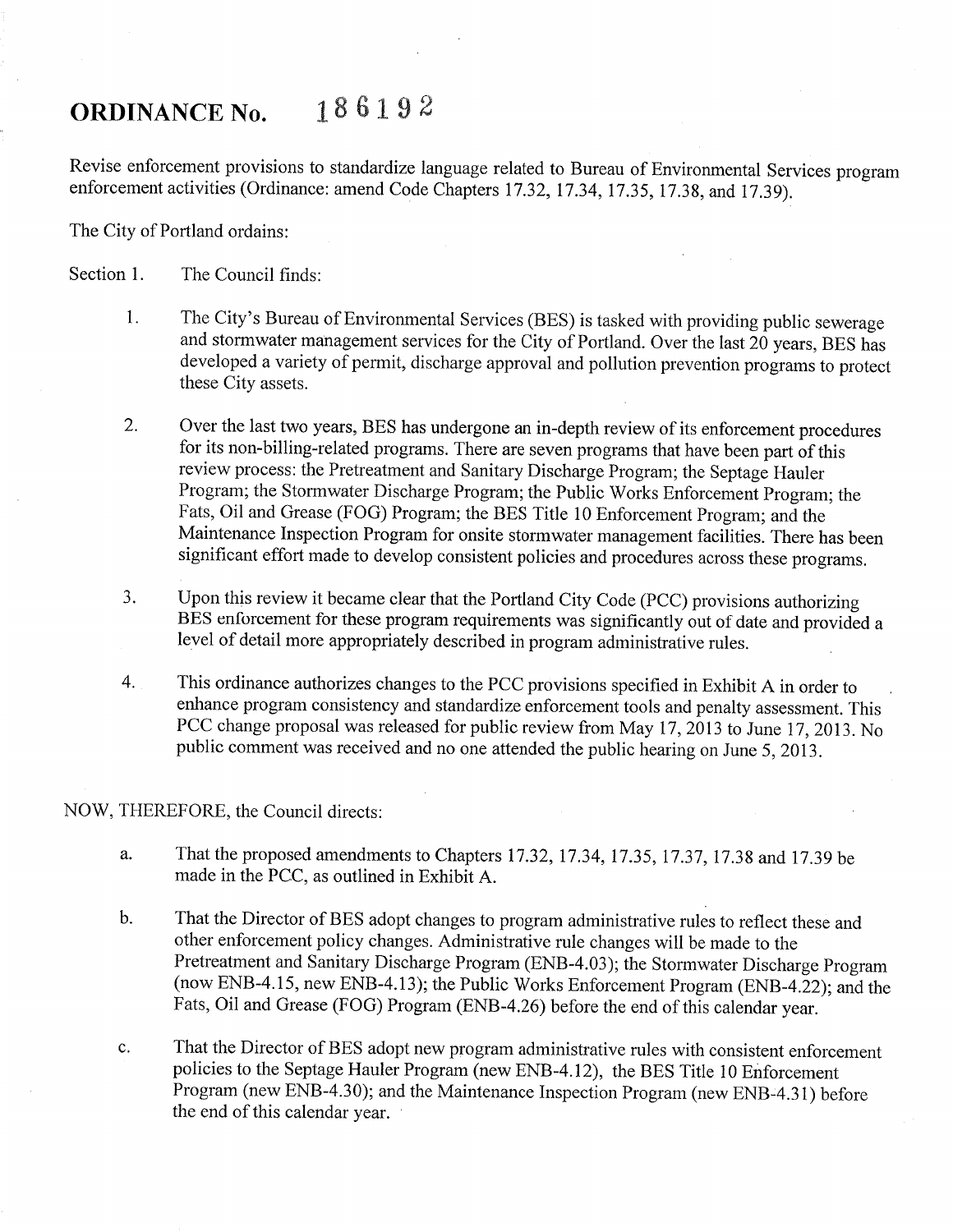186192

Passed by the Council,

801081

[submitter] Dawn Hottenroth By [date prepared] July 2, 2013

Cost object - ord Deputy

AUG 0 7 2013 LaVonne Griffin-Valade<br>Auditor of the City of Portland<br>By ferson are